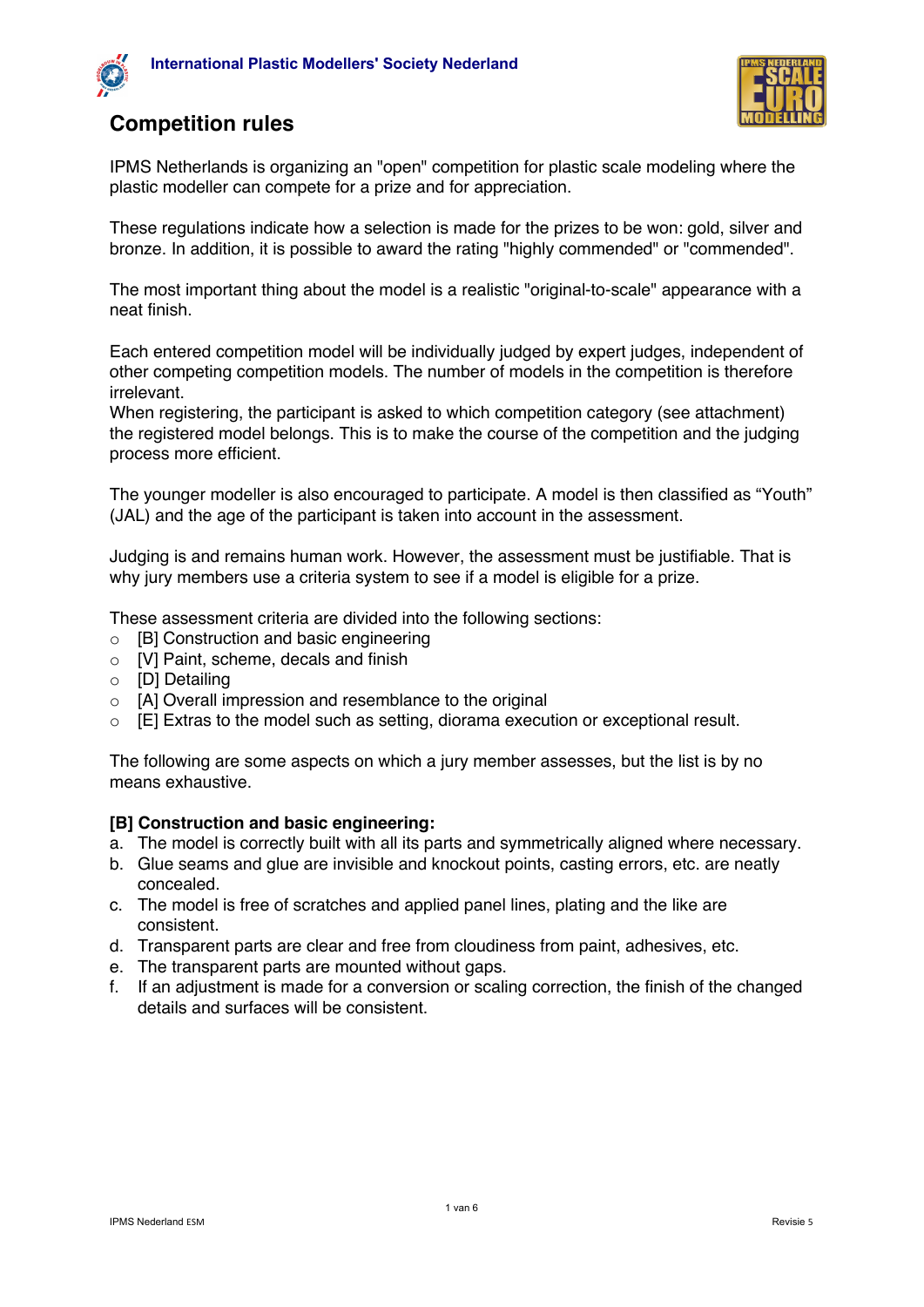



## **[V] Paint, Schematic, Decals and Finish:**

When assessing the paint and color scheme, decals (if any) and applied weathering, the most important thing is a realistic "original-to-scale" appearance in the finish. Points of attention are:

- a. A color scheme applied with an airbrush does not have to lead to a higher rating than a painting with a brush. Sometimes a more realistic effect can be achieved with a good brush technique.
- b. A realistic color scheme on a model contributes to the higher rating as well as a difficult color scheme. However, a sloppy finish will result in a lower valuation.
- c. Caution will be exercised in assessing the accuracy of the colors and shades used. With the real originals, these often differ significantly from each other, also due to the "ravages of time" and various other circumstances. The lighting in the competition area often makes it difficult to properly assess the color scheme of a model. Therefore, the hue of colors is only judged for correctness in a general sense.
- d. A good paint finish will not show paint splatters, paint bags, brush marks or paint edges due to the use of masking tape. Sanding marks are invisible and fingerprints and / or embedded dust particles must not appear in the paint layer.
- e. Decals must be correctly positioned as on the original and applied in such a way that "silvering" due to air inclusions and edge transitions of the decal film is not discernible.
- f. Aftermarket decals purchased separately do not automatically lead to a higher rating. It is about the end result, where accuracy can lead to a higher valuation.
- g. For example, the painting of window pillars in vehicles and cockpit hoods of aircraft must have neat, clean and uniform edges.
- h. Applying "aging", wear and tear, accident or combat damage to a model can, if shown realistically, lead to a higher rating. But a factory-fresh version can also lead to a higher final rating, provided it is carried out consistently and realistically.

As all of the above shows over and over again: what counts is the original-to-scale effect with a realistic illusion without mess!

### **[D] Detailing:**

Detailing that contributes to a realistic to-scale appearance can certainly lead to a higher valuation. The absence of detailing that is really visible on the original can lead to a lower valuation, as can carelessly applied details. If details are added in the form of etching parts, resin / resin detail or aftermarket sets, this does not in itself lead to a higher rating. Points of attention are:

- a. Detailing must be in accordance with the original (a knight has no shotgun, a MiG has no AMRAAM missiles). Brief documentation may be shown with the model. In the absence of documentation, detailing is assessed in a general sense. Keep in mind that the accuracy of the interior of a vehicle, vessel or aircraft (cockpit, cabin) is difficult to judge.
- b. Details are sized to achieve a realistic to-scale appearance. Examples are hatches and railings of ships, wheel doors and wing edges of aircraft, straps of figures and fenders of vehicles, etc., etc., giving the illusion that these parts are to scale thickness.
- c. Cannon barrels, exhausts, vents and grilles are open or give the illusion of being open.

Details such as cabling and pipelines of water and vehicle models, added clothing accessories of figures, etc. can lead to a higher rating. The same goes for realistic welds, recessed panel lines and rivets, etc., etc.

### **[A] Overall impression and resemblance to the original:**

Does the model give the impression that the original-to-scale is being looked at? The latter does not mean that a purple Ferrari, for example, is not "possible". However, an English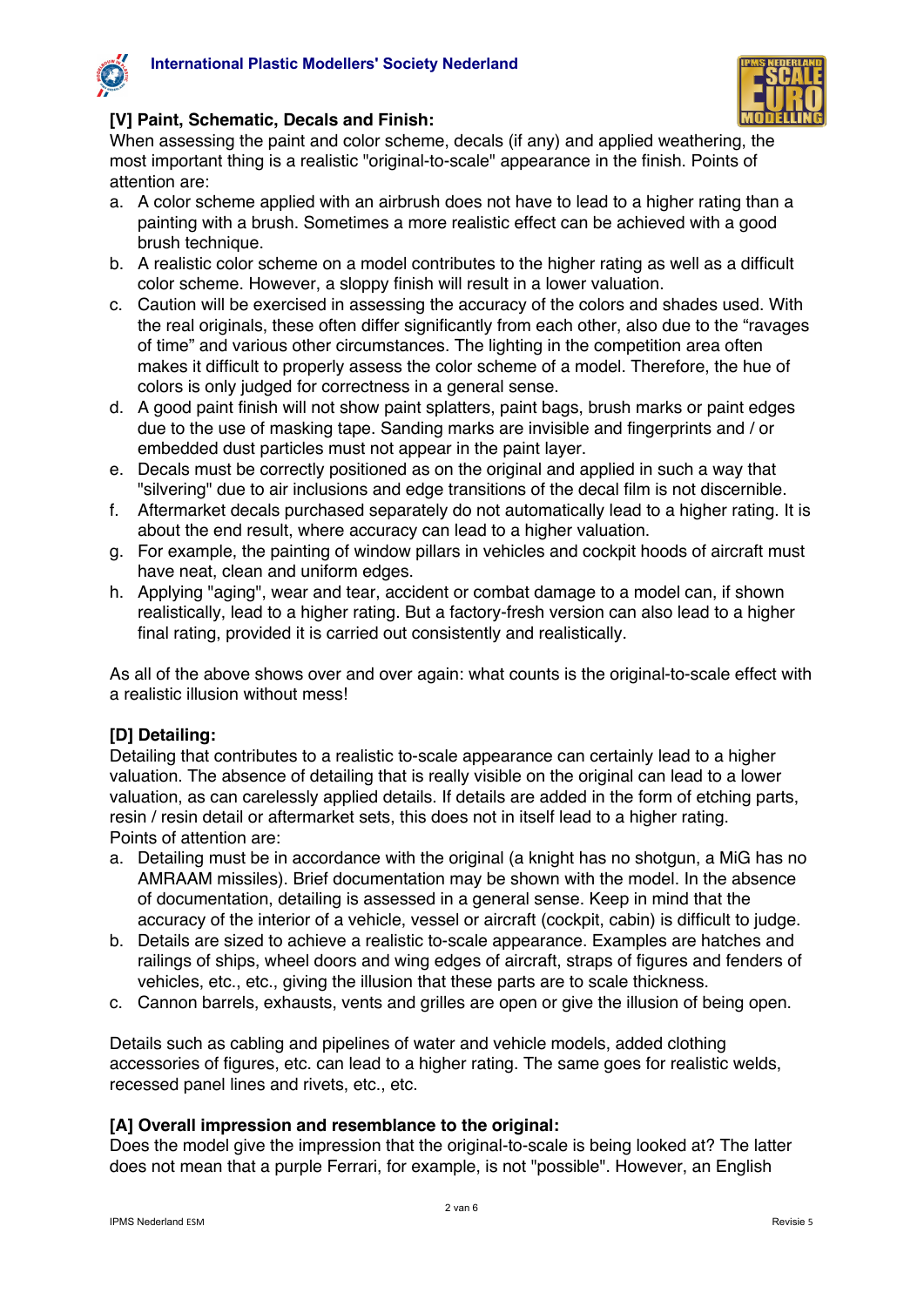



fighter jet is not equipped with Russian weapons (with a "what-if" version, a fantasy or science fiction model, of course, no resemblance to the original-to-scale is looked at).

Judges may be expected to be knowledgeable, but not to know all performances of all originals. That is simply impossible. The competition participant may submit brief documentation with the model, but it is certainly not mandatory. Where no documentation is provided, the model is assessed against the general criteria.

## **[E] Extras to the model such as setting, diorama execution or exceptional result:**

A model can stand alone or be part of a diorama scene. The diorama is, as it were, a composite "model as a whole".

- a. If a model is the main theme, and is presented on a stand or base plate with some accessories or figures, then judge the model itself without the accessories or figures.
- b. Is it a diorama? A diorama often has one or more models, figures, buildings, etc. Then the "diorama as the (composite) model" with main theme is also judged on originality, realism and composition. The quality of the model (s) in the diorama is important, but attention is mainly paid to whether they are consistent with the main theme.
- c. Something "extra" that leads to a higher rating can be an exceptional appearance, a very special setting or something that really stands out. In addition, also exceptional detailing, very difficult but perfectly applied color scheme or rather separate main theme. However, the size and dimensions of the model or diorama in themselves do not play a role.

With a vacuform or largely self-built model, the high degree of difficulty can also be appreciated as something "extra" if it is done well. If the execution is less, it can lead to a lower valuation.

The winners: the winning builders of a model (or "diorama as model") A model that meets the "rules of the art" and criteria of being "very good" as described above deserves the designation "silver". In this assessment of the model, the correct application of the basic techniques and the consistency of the result achieved have the greatest weight. That is the standard for a perfectly built model.

A model qualifies for "gold" when the builder goes a step further with extras such as complexity, construction technique, finish, exceptional detailing or otherwise.

A model that just does not meet the quality criteria can be awarded "bronze".

In addition, there are the incentive prizes: "highly commended" and "commended" are intended for a model that has just not reached a price level but excels in parts.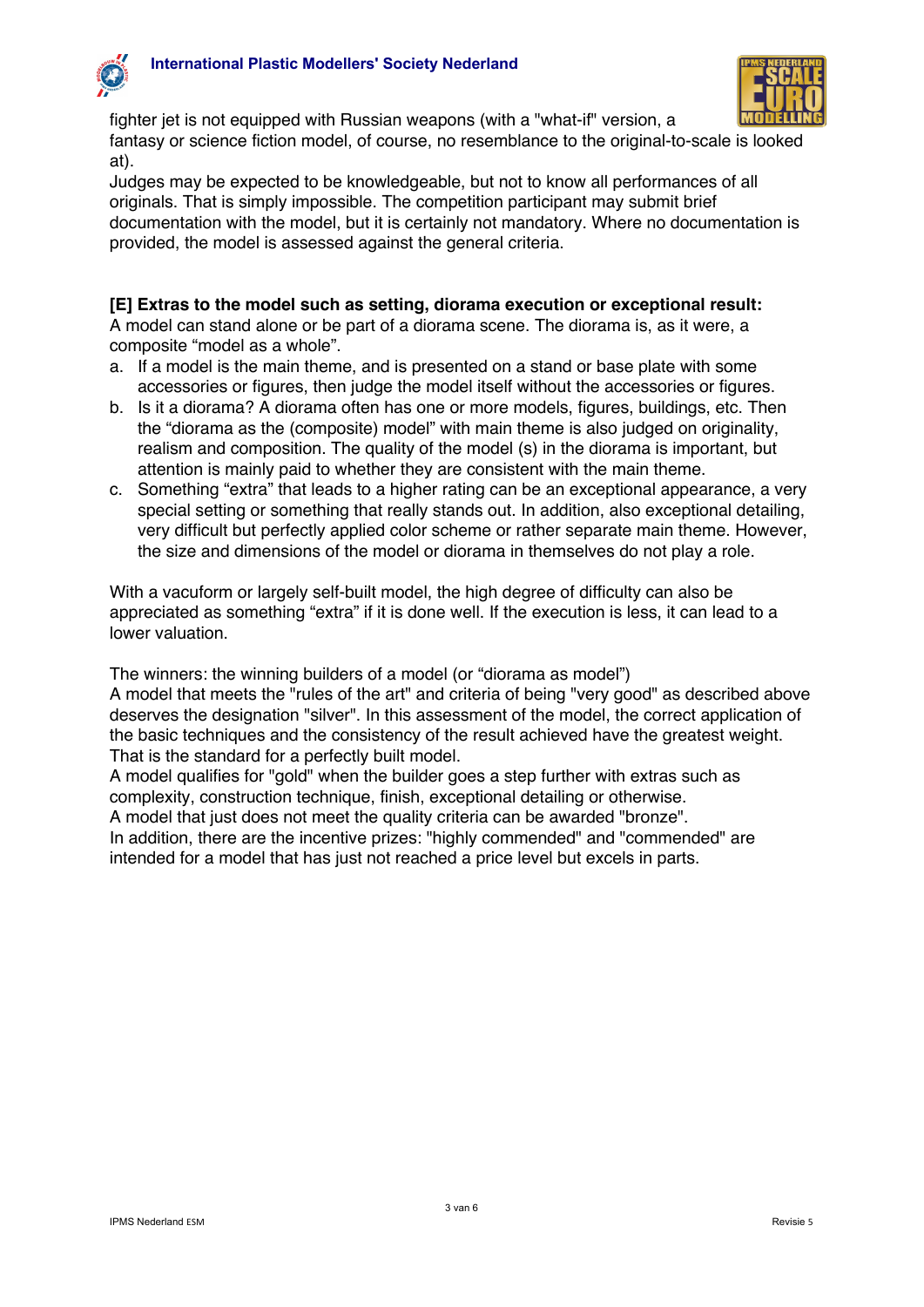



#### **The competition and the judges:**

Participants in the competition take the trouble to show their creation and have often put in a lot of diligent work and love of modeling. A model deserves a correct assessment and a justifiable jury result. A jury member has a responsible task towards the competition participants and must act with integrity. The competition management ensures that the judging is carried out and recorded fairly.

Points of attention are:

- a. The members of the jury are appointed in the best of their conscience by the competition management. A jury member often has a modeling specialization as a person.
- b. Each model is judged by several jury members. Each jury member independently determines the appreciation of a model to the best of his knowledge and conscience. Jurors within a category may consult with each other, but they do not have to agree with each other.
- c. For the assessment and recording, a separate form is completed for each model by the appointed jury members per category. There is a system to make the assessment easy.
- d. The builder's identity should not play a role in any way in the assessment. An unknown builder may have made a beautiful model, a well-known prize winner a little less this time. Who built the model is therefore disregarded.
- e. A jury member may certainly not judge his own work or recommend it to fellow jury members. In that case, the assessment will be left to the other jury members, or the competition management will be asked to appoint another jury member.
- f. Ratings are not discussed outside the circle of judges and race management.
- g. The final result is determined and announced by the race management on the basis of the judgments.
- h. After the announcement of the competition results, the competition management is accountable about the results. However, it is possible that, due to the workload, it is not possible to explain the exact assessments for all models.

Jury reports for the competition can only be requested afterwards via the e-mail address esm.joophirs@kpnmail.nl.

### **And last but not least**

Participation of a builder in the competition is at your own risk! Damage, loss, etc. of a model will not be reimbursed and IPMS Nederland is not responsible for this.

- $\circ$  If a design is entered in the competition, it may not be reregistered in the consecutive five years.
- $\circ$  Dioramas or models that the competition management believes cannot reasonably be shown in public, can be refused or removed from the competition.
- $\circ$  In matters and circumstances not provided for in these regulations, the competition management takes a binding decision.
- $\circ$  Separate prizes such as from a theme and / or group or from a company can be awarded on the basis of criteria drawn up by them. Such prizes are not the responsibility of the IPMS competition management.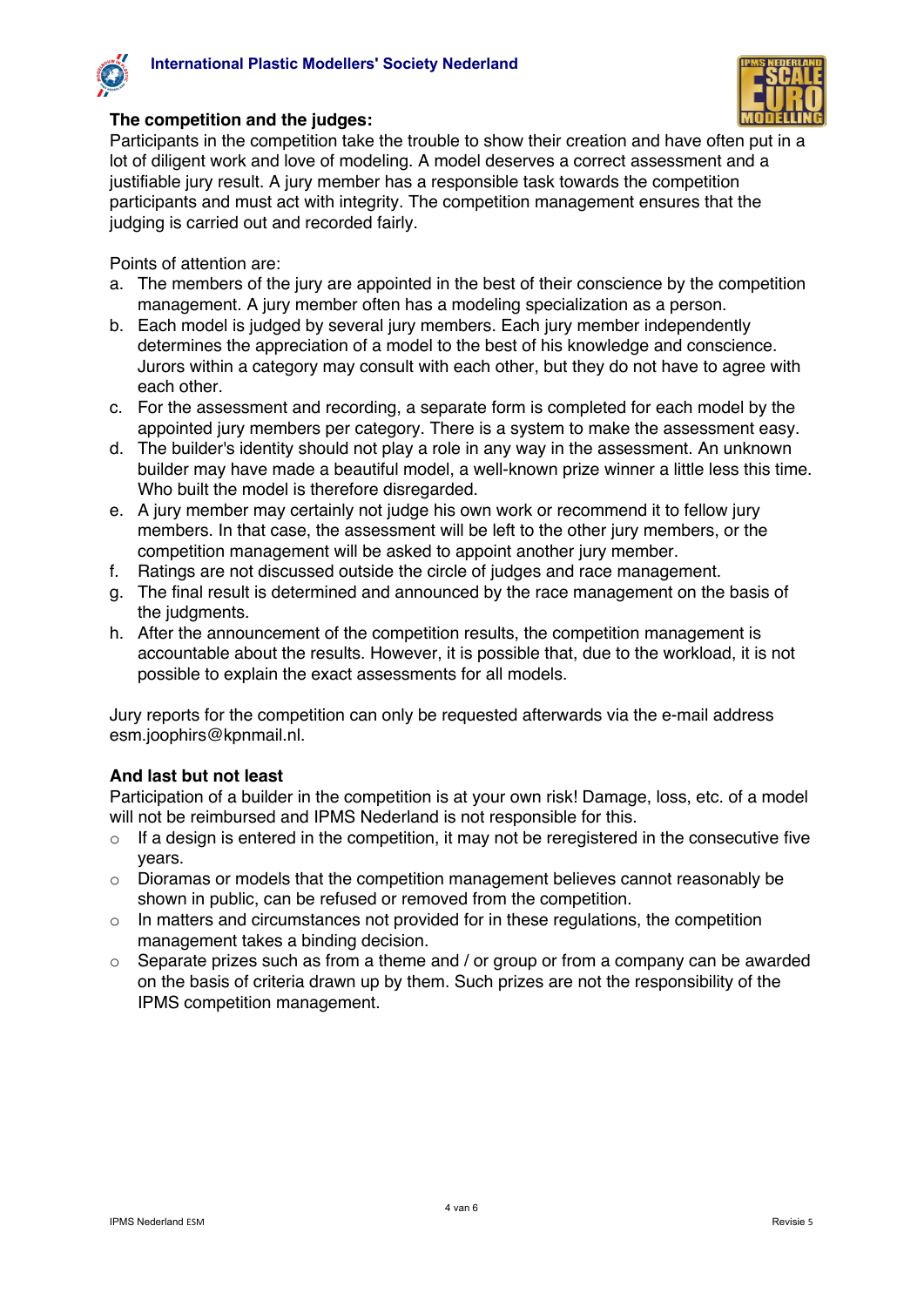



# **APPENDIX 1: Competition Categories**

- CV1 Civilian vehicles 1/43 and smaller CV2 - Civil vehicles larger than 1/43 CVS - Sports vehicles (Formula / Drag racing / Rally etc) all scales CVV - Trucks and utility vehicles all scales DIO - Dioramas FIG - Figures FSR - Fantansy / Science fiction / Space travel FSR1 – Science fiction figures H - Helicopters all scales JAL - Youth all ages M - Motors all scales MV1 - Military vehicles 1/72 and smaller MV2 - Military vehicles larger than 1/72 SCH1 - Ships smaller than 1/400 SCH2 - Ships 1/400 and larger SCR - Scratch and vacuum mold built models V1 - Aircraft smaller than 1/72 V2 - Aircraft 1/72 to 1/47 V3 - Aircraft 1/48 to 1/31
- V4 Aircraft 1/32 and larger
- V5 Aircraft civilian all scales